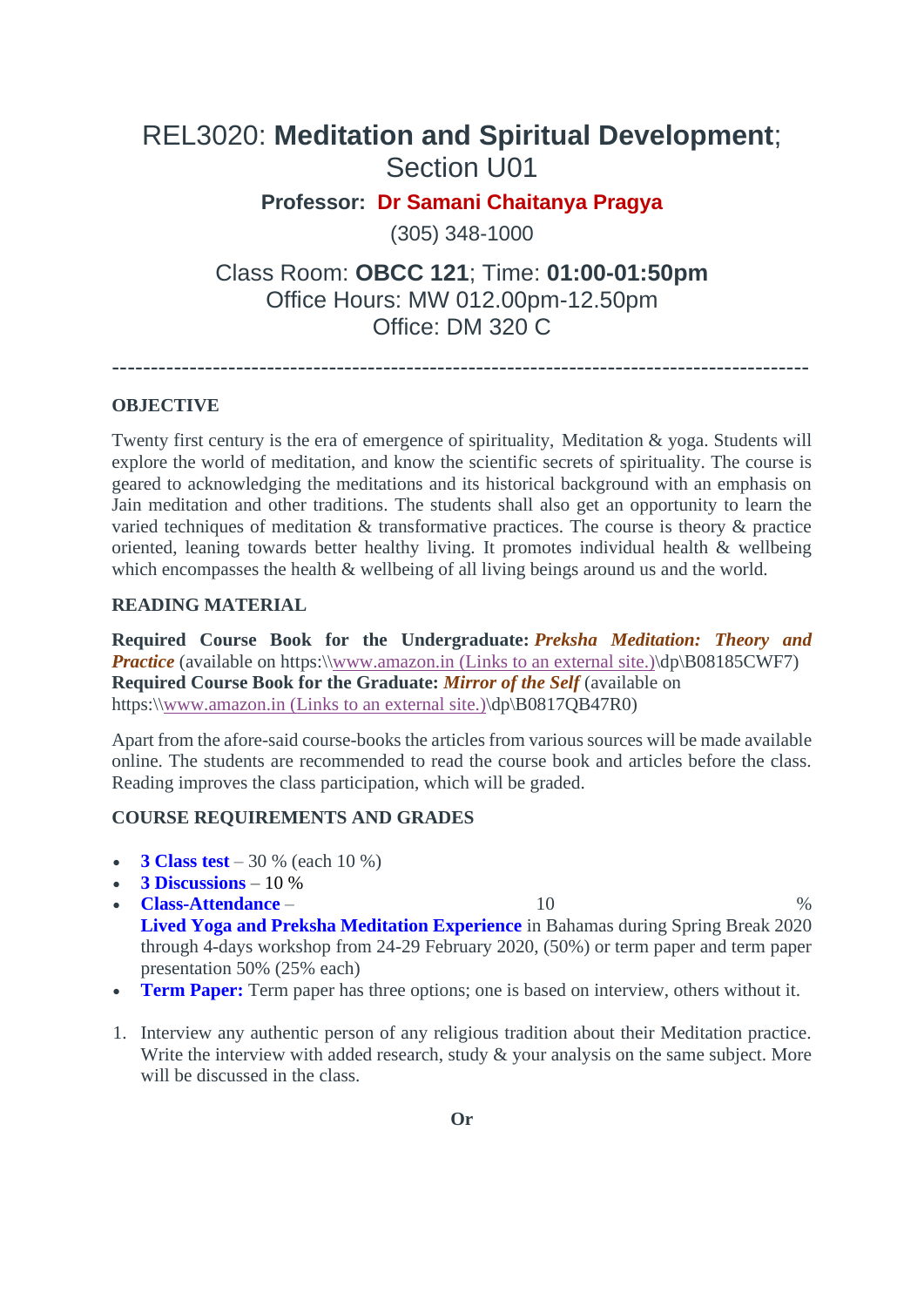2. The student can select any two types of Meditation or Traditions of meditation for their research. The topic for the paper must receive the approval of the instructor before it is submitted.

#### **Or**

3. Term paper may be based on the study of any of the key-books suggested for extra reading in the class. The books are: The Tao of Physics, Physics and Philosophy, Altered Trait, Spiritual Intelligence and The Power of Now etc.

For any of the above options write a detail research article with references. Develop a term paper with a minimum of 8 pages and no more than 10 pages in length, excluding the bibliography or works cited page and the cover page. This paper is formal and must be typed, not hand-written, in Times New Roman, font size 12 and double spaced. The margins should be 1-inch on all sides. APA, MLA, and Chicago Manual Style will be accepted. According to the style of choice, the student is advised to include footnotes or endnotes. A more thorough explanation of the term paper will be given during class. **The graduates are supposed to write the paper with a minimum of 12 and no more than 15 pages in length along with submitting reviews on any of the two keybooks.**

**ATTENDANCE/PARTICIPATION POLICY:** Attendance and participation are very important to this course. Students are expected to participate in class discussions. Attendance will be taken and I expect students to inform me of any prior commitments or emergencies that prevent them from attending. Students may be absent up to three times. A fourth absence will result in a loss of 15% from their attendance grade.

#### **GRADING SCALE:**

95-100 A 90-94 A-87-89 B+ 83-86 B 80-82 B-77-79 C+ 73-76 C 70-72 C-67-69 D+ 63-66 D 60-62 D- $59 - 0 F$ 

## **PLAGIARISM POLICY**

The following is the definition of plagiarism in the University's **CODE OF ACADEMIC**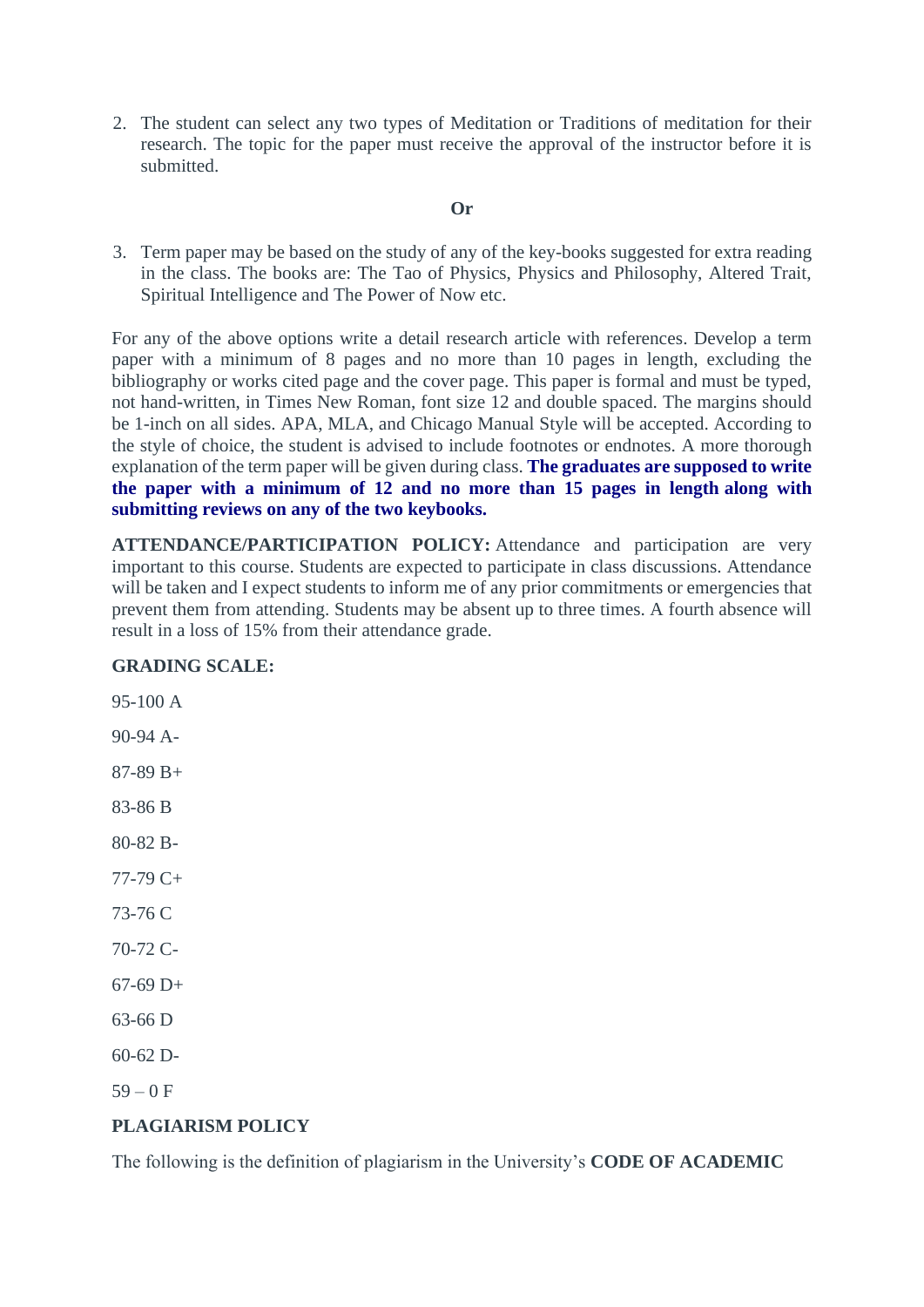## **INTEGRITY**

**Plagiarism:** The deliberate use and appropriation of another's work without any indication of the source and the representation of such work as the student's own. Any student who fails to give credit for ideas, expressions or materials taken from another source, including internet sources, is guilty of plagiarism. Any student helping another to plagiarize may be found guilty of academic misconduct

[\(http://www.fiu.edu/~oabp/misconductweb/1acmisconductproc.htm](http://www.fiu.edu/~oabp/misconductweb/1acmisconductproc.htm (Links%20to%20an%20external%20site.)) (Links to an external [site.\).](http://www.fiu.edu/~oabp/misconductweb/1acmisconductproc.htm (Links%20to%20an%20external%20site.))

| <b>DAY</b>                   | <b>CLASS-SCHEDUAL</b>                                                                                                                                        |
|------------------------------|--------------------------------------------------------------------------------------------------------------------------------------------------------------|
| Week 1<br><b>Jan 06 - 10</b> | Introduction to Spirituality<br>$\bullet$<br><b>Religion and Spirituality</b><br>$\bullet$<br>Reception of Spirituality in Modern Times<br>$\bullet$         |
| Week 2<br><b>Jan 13-17</b>   | Introduction to Meditation<br>$\bullet$<br>Why Meditate?<br>$\bullet$<br>Pre-Requisites of Meditation<br>$\bullet$                                           |
| Week 3<br><b>Jan 20-24</b>   | <b>Holiday on MLK Day</b><br>$\bullet$<br>Food & Meditation<br>$\bullet$<br><b>Practical Session</b>                                                         |
| Week 4<br><b>Jan 27-31</b>   | Physical Exercises/ Asana & Yogic Kriyas<br>$\bullet$<br>Breathing Exercises/ Pranayama<br>$\bullet$<br><b>Practical Session</b>                             |
| Week 5<br>Feb 03 -07         | Mantra: Healing through Sound<br>$\bullet$<br>Practical Session (Proposal Due Date 7th Feb)<br>$\bullet$<br>Class-Discussion and Class-catch up<br>$\bullet$ |
| Week 6<br>Feb 10 - 14        | <b>Class Test 1</b><br>$\bullet$<br>Levels of Existence I<br>$\bullet$<br>Levels of Existence II                                                             |
| Week 7<br>Feb 17-21          | Video on "Spiritual Reality"<br>$\bullet$<br>Relaxation/Kayotsarg<br>$\bullet$<br>Meditation on Breathing/Shvas-Preksha<br>$\bullet$                         |
| Week 8<br>Feb 24-29          | <b>Spring Break</b>                                                                                                                                          |